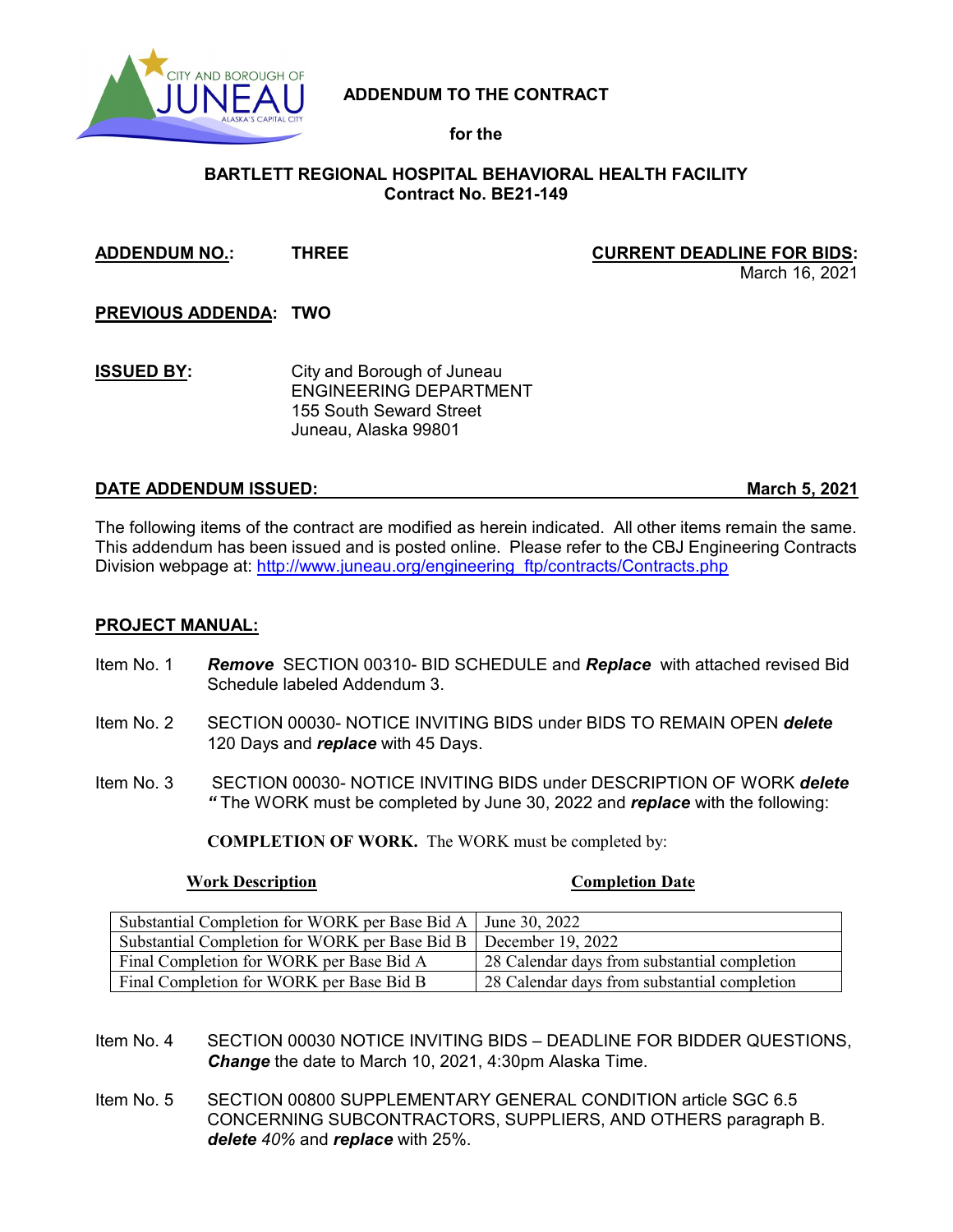# Item No. 6 In SECTION 00500- AGREEMENT ARTICLE 2. CONTRACT COMPLETION TIME *delete* and *replace* with the following:

The WORK must be completed by:

### **Work Description Completion Date**

| Substantial Completion for WORK per Base Bid A   June 30, 2022     |                                              |
|--------------------------------------------------------------------|----------------------------------------------|
| Substantial Completion for WORK per Base Bid B   December 19, 2022 |                                              |
| Final Completion for WORK per Base Bid A                           | 28 Calendar days from substantial completion |
| Final Completion for WORK per Base Bid B                           | 28 Calendar days from substantial completion |

- Item No. 8 SECTION 011000 SUMMARY 1.5 CONSTRUCTION PERIOD, item 2, *Delete* sentence and *Replace* with "The Work for Base Bid A shall be Substantial Complete by June 30, 2022. The Work for Base Bid B shall be Substantial Complete by December 19, 2022."
- Item No. 7 SECTION 012300- ALTERNATES PART 3- EXECUTION Article 3.1 SCHEDULE OF DEDUCTIVE ALTERNATES *add* the following:
	- I. Alternate No. 9: Sustainable Design Requirements
		- 1. Base bid is including all scope as designed.
		- 2. Alternate is as follows:
			- a. Delete 018113 Sustainable Design Requirements and all associated USGBC LEED submittal requirements

 $\sqrt{2}$ By:

Greg Smith, Contract Administrator

Total number of pages contained within this Addendum: 4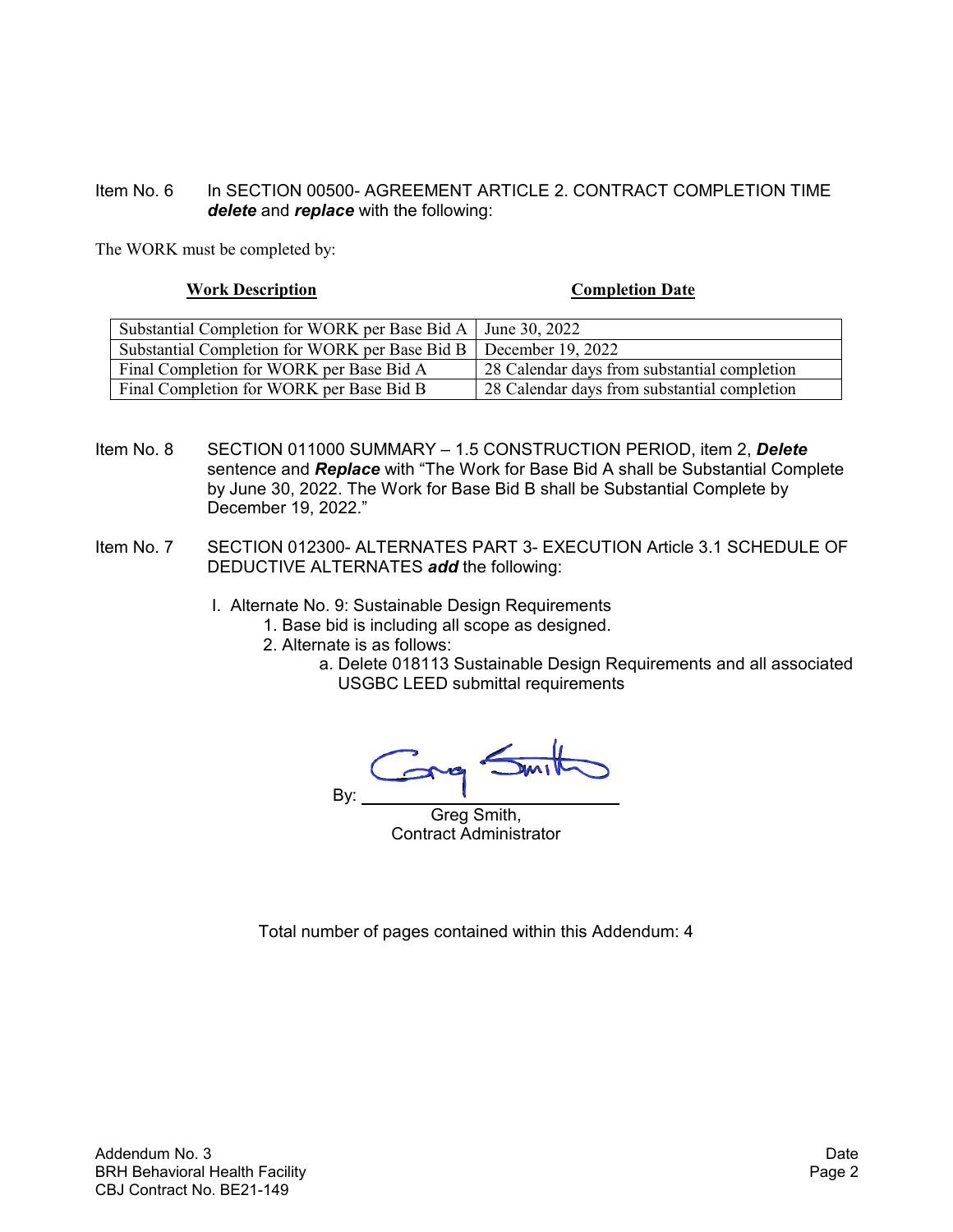### **SECTION 00310 - BID SCHEDULE**

Bid Schedule for construction of B**E21-149 BRH BEHAVIORAL HEALTH FACILITY**, in accordance with the Contract Documents.

### **BASE BID** Furnish all labor, equipment and materials for demolition of the existing facility and construction of a new 14,500 gross square foot facility comprised of outpatient offices, inpatient residential care suites, general storage, and underground parking. The work will include but not be limited to: site improvements including water, sewer, storm drainage, electrical, landscaping, paving, related earthwork; concrete foundations, wood structure, fiberglass windows, rain screen exterior wall systems, membrane roof system, doors, door hardware, carpet, sheet flooring, ceramic tile, painting, interior relites, wall coverings, specialty ceiling systems, an elevator, plumbing systems, HVAC systems, DDC controls, electrical power and lighting, and special electrical systems including data, fire alarm, security, and access control systems. The building will be constructed atop a shot rock pad with the daylight basement housing storage and parking areas. A three-stop elevator will provide access from the basement level to the first floor outpatient office and the second floor inpatient care. The project shall, at a minimum, obtain USGBC LEED certification and Contractor will be responsible for commissioning, training and LEED documentation. and perform all WORK as described in these Contract Documents. **BASE BID A Substantial Completion date June 30, 2022. TOTAL BASE BID A \$ (Price in Figures) or write NO BID BASE BID B Substantial Completion date December 19, 2022. TOTAL BASE BID B \$ (Price in Figures) or write NO BID**

\*IF bidder is providing a figure for only one base bid option please indicate NO BID

**DEDUCTIVE ALTERNATE NO. 1** - Furnish all labor, equipment and materials and perform all WORK for deduction of the UV lights, plenums, circuits and associate controls, and adjustments to mechanical and electrical required. Coordinate with all other alternates

**TOTAL DEDUCTIVE ALTERNATE NO. 1 \$**

**DEDUCTIVE ALTERNATE NO. 2 – the reduction in performance of exterior thermal glazing units** 

**TOTAL DEDUCTIVE ALTERNATE NO. 2 \$** 

**DEDUCTIVE ALTERNATE NO. 3 -** Remove Terrace built-in planters and benches from the project.

**TOTAL DEDUCTIVE ALTERNATE NO. 3 \$** 

**(Price in Figures)**

**BRH BEHAVIORAL HEALTH FACILITY BID SCHEDULE CBJ Contract No. BE21-149 Page 00310-1**

**Addendum 3**

**(Price in Figures)**

**(Price in Figures)**